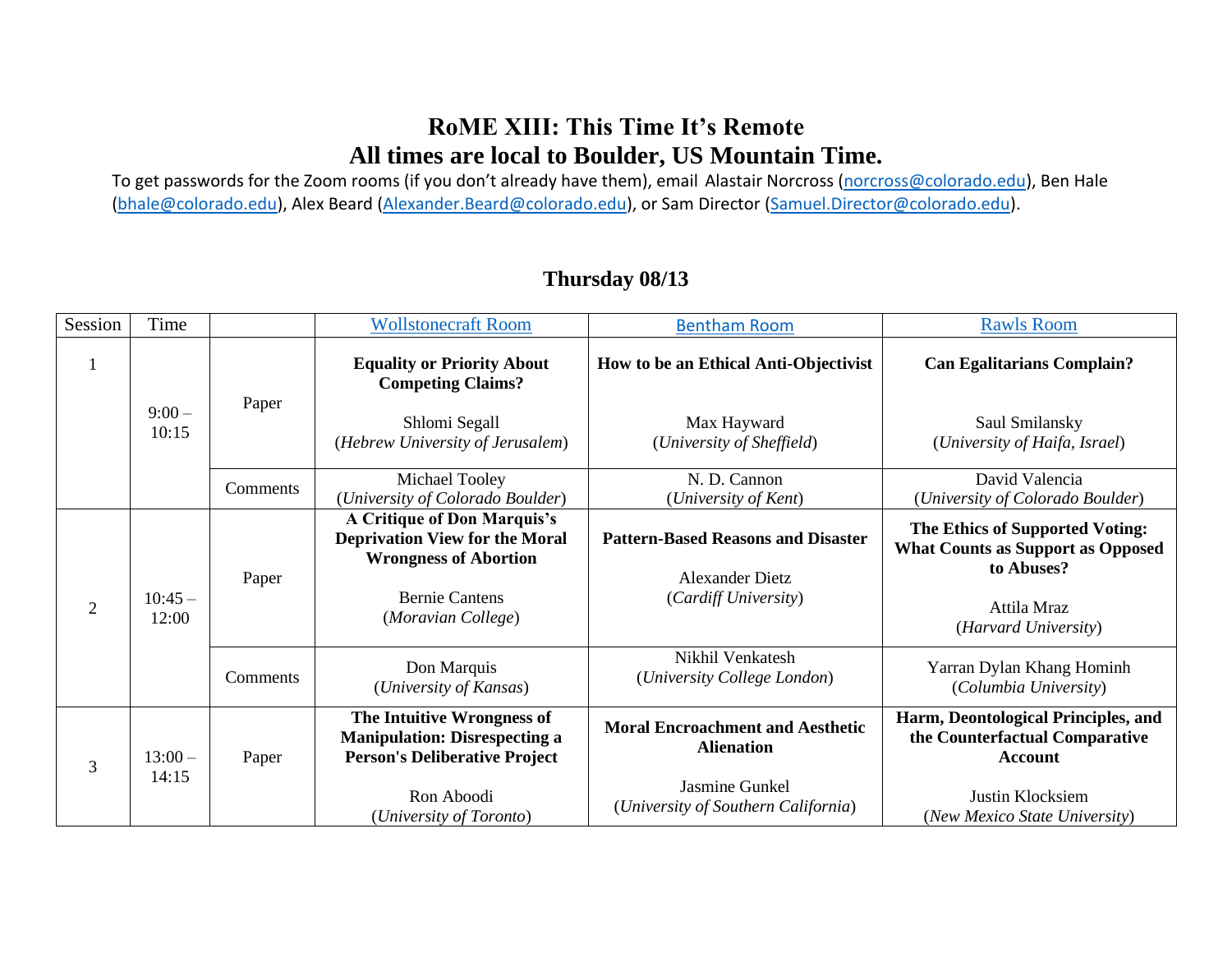|                |                   |          | $\&$<br>Shlomo Cohen<br>(Ben Gurion University of the<br>Negev)                                                                                       |                                                                                                                                                                                  |                                                                                                                 |
|----------------|-------------------|----------|-------------------------------------------------------------------------------------------------------------------------------------------------------|----------------------------------------------------------------------------------------------------------------------------------------------------------------------------------|-----------------------------------------------------------------------------------------------------------------|
|                |                   | Comments | Jessica Flanigan<br>(University of Richmond)                                                                                                          | <b>Brian Talbot</b><br>(University of Colorado Boulder)                                                                                                                          | Stephen Woodside<br>(United States Military Academy)                                                            |
| $\overline{4}$ | $14:45-$<br>16:00 | Paper    | In Defense of Distinctively Moral<br><b>Anger (Double the Ontological</b><br>Trouble, But Twice the Fun?)<br>Mara Bollard<br>(University of Michigan) | <b>Not What I Agreed To: Deception</b><br>and Sexual Consent<br><b>Emily Tilton</b><br>(University of British Columbia)<br>Jonathan Ichikawa<br>(University of British Columbia) | <b>Can I Be A Vegetarian Who Eats</b><br>Meat?<br>Jennifer Blumenthal-Barby<br>(Baylor College of Medicine)     |
|                |                   | Comments | Victor Abundez-Guerra<br>(University of California Riverside)                                                                                         | Alexandra Lloyd<br>(University of Colorado Boulder)                                                                                                                              | C. E. Abbate<br>(University of Nevada, Las Vegas)                                                               |
|                |                   | Chair    |                                                                                                                                                       |                                                                                                                                                                                  |                                                                                                                 |
| 5              | $16:30-$<br>17:45 | Paper    | <b>Tempting Others</b><br>Abigail Bruxvoort<br>(Northwestern University)                                                                              | <b>Radical Virtue for Climate Action,</b><br><b>Three Ways</b><br>Ben Hole<br>(Pacific University)                                                                               | The Skill Model: A Dilemma for<br><b>Virtue Ethics</b><br>Nick Schuster<br>(The Australian National University) |
|                |                   | Comments | Iskra Fileva<br>(University of Colorado Boulder)                                                                                                      | Ben Hale<br>(University of Colorado Boulder)                                                                                                                                     | Theodore Lai<br>(National University of Singapore)                                                              |

**Social Room**: [The Kant Room](https://cuboulder.zoom.us/j/91481528338) (this is a space for people to virtually gather and socialize. There will be numerous breakout rooms for people to have smaller gatherings). The social room will be available for breaks between sessions and the evenings after sessions have ended for the day.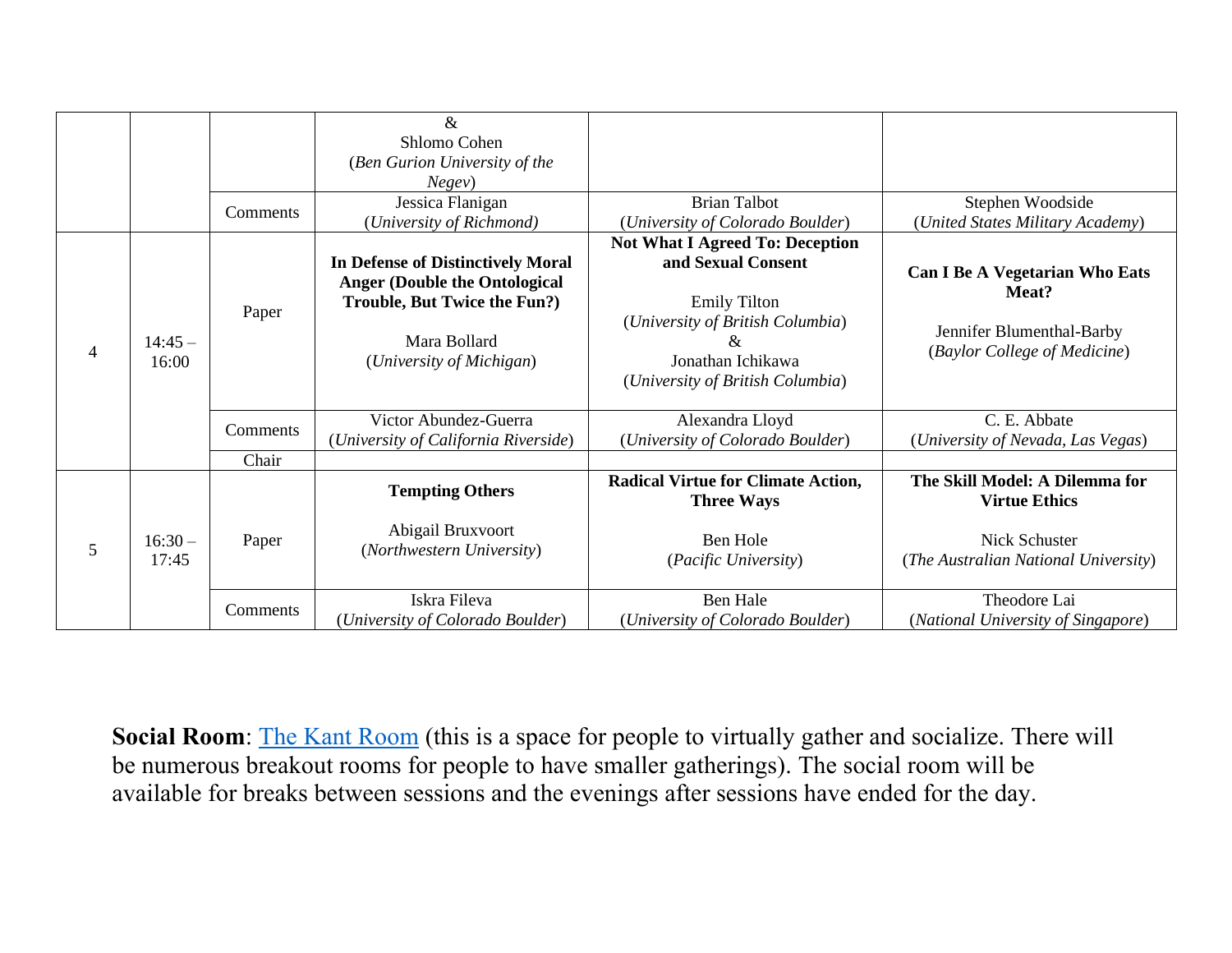# **Friday 08/14**

| Session        | Time              |          | <b>Wollstonecraft Room</b>                                                                                                                                                                                                             | <b>Bentham Room</b>                                                                                                | <b>Rawls Room</b>                                                                                                                                              |
|----------------|-------------------|----------|----------------------------------------------------------------------------------------------------------------------------------------------------------------------------------------------------------------------------------------|--------------------------------------------------------------------------------------------------------------------|----------------------------------------------------------------------------------------------------------------------------------------------------------------|
|                | $9:00-$<br>10:15  | Paper    | Hume on Envy, Contempt and<br>Malice as Motivated by Pride,<br><b>Underwritten by the Principle of</b><br><b>Comparison and Illustrated by</b><br><b>Current Political Phenomena</b><br>Eva Dadlez<br>(University of Central Oklahoma) | <b>Asylum Seekers, Media</b><br><b>Discrimination and Personhood</b><br>Leonie Smith<br>(University of Manchester) | I Am Not My Bike: Liberalism,<br>Homelessness, and Kant's<br><b>Principle of Right</b><br>Geraldine Ng<br>(University of Reading)                              |
|                |                   | Comments | Kate Abramson<br>(Indiana University)                                                                                                                                                                                                  | Danny Weltman<br>(Ashoka University)                                                                               | Andrew Chapman<br>(University of Colorado Boulder)                                                                                                             |
| $\overline{2}$ | $10:45-$<br>12:00 | Paper    | <b>Hidden Desires: A Unified</b><br><b>Strategy to Defend the Desire</b><br><b>Satisfaction Theory</b><br>Xiang Yu<br>(Ohio State University)                                                                                          | <b>Weighing Reasons Against</b><br>Chris Tucker<br>(College of William & Mary)                                     | Epistemic Betrayal: Friendship,<br><b>Partiality, and Wronging</b><br><b>Through Disbelief</b><br>Kate Schmidt<br>(Metropolitan State University of<br>Denver) |
|                |                   | Comments | <b>Thorsten Helfer</b><br>(Saarland University)                                                                                                                                                                                        | Anne Jeffrey<br>(Baylor University)                                                                                | Katherine Johnson<br>(Bellarmine University                                                                                                                    |
| 3              | $13:00-$<br>14:15 | Paper    | <b>Beings and Bodies</b><br>Rachel Robison-Greene<br>(Utah State University)                                                                                                                                                           | <b>Internal and External Paternalism</b><br>Nir Ben-Moshe<br>(University of Illinois at Urbana-<br>Champaign)      | Incomparability,<br><b>Consequentialism, and Risk</b><br>Leo Yan<br>(Indiana University of<br>Pennsylvania)                                                    |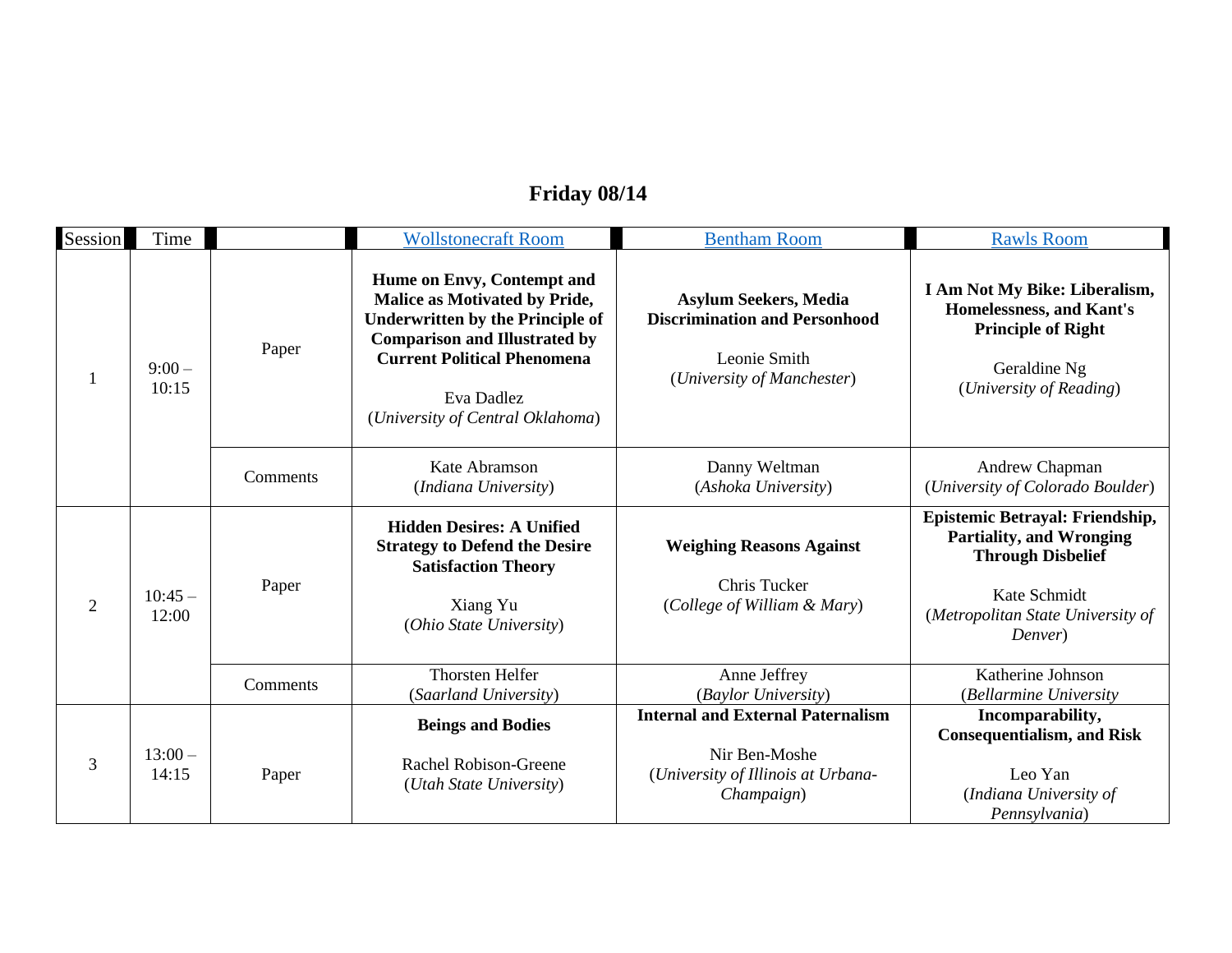|                |                   | Comments | Hannah Allen                                                                      | Jason Hanna                                                                                       | Graham Oddie                     |
|----------------|-------------------|----------|-----------------------------------------------------------------------------------|---------------------------------------------------------------------------------------------------|----------------------------------|
|                |                   |          | (University of Utah)                                                              | (Northern Illinois University)                                                                    | (University of Colorado Boulder) |
|                |                   |          | <b>Reductive Ethical Pluralism and</b><br>the Intelligibility of Moral<br>Concern | The Relevance of Motivations to<br><b>Wrongdoing for Contributing to</b><br><b>Climate Change</b> | <b>When to Psychologize?</b>     |
|                | $14:45-$          |          |                                                                                   |                                                                                                   | Amy Flowerree                    |
| $\overline{4}$ | 16:00             | Paper    | <b>Tyler Cook</b>                                                                 | Paul Bowman                                                                                       | (Texas Tech University)          |
|                |                   |          | (Ohio State University)                                                           | (Institute for Futures Studies)                                                                   |                                  |
|                |                   |          | Javier Acevedo de la Torre                                                        | Austen McDougal                                                                                   | Robyn Gaier                      |
|                |                   | Comments | (University of Colorado Boulder)                                                  | (Stanford University)                                                                             | (Youngstown State University)    |
|                |                   | Paper    | <b>Pollution, Posterity, and</b><br><b>Consistent Incompatible Desires</b>        | <b>Police Obligations to Aggressors</b><br><b>With Diminished Culpability</b>                     |                                  |
| 5              | $16:30-$<br>17:45 |          | Daniel Coren<br>(McMaster University)                                             | <b>Ben Jones</b><br>(Rock Ethics Institute at Penn State)                                         |                                  |
|                |                   |          | Chris Heathwood                                                                   | Jake Monaghan                                                                                     |                                  |
|                |                   | Comments | (University of Colorado Boulder)                                                  | (University of New Orleans)                                                                       |                                  |

**Social Room**: [The Kant Room](https://cuboulder.zoom.us/j/91481528338) (this is a space for people to virtually gather and socialize. There will be numerous breakout rooms for people to have smaller gatherings). There will be numerous breakout rooms for people to have smaller gatherings). The social room will be available for breaks between sessions and the evenings after sessions have ended for the day.

#### **Saturday 08/15**

| <b>Sess</b><br>ime | н | UH |
|--------------------|---|----|
|--------------------|---|----|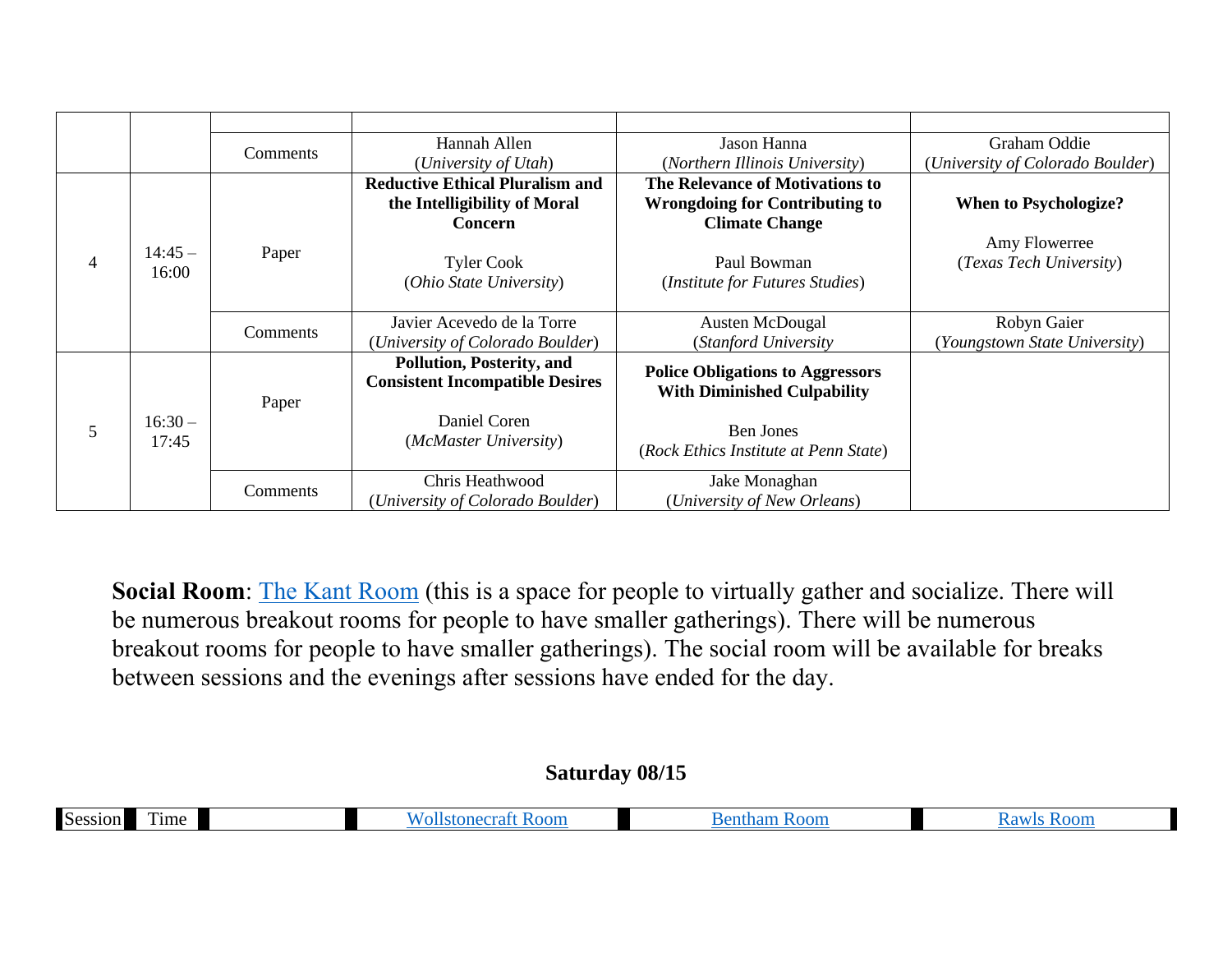|                |                   |          | <b>Forgiveness: Forswearing vs.</b><br><b>Overcoming Resentment</b>                                                                                                                                                                                                                          | <b>Contractualism and the Scope of</b><br><b>Morality</b>                                                                                                            | <b>Defense of a Semi-Stoical</b><br><b>Attitude about Ageing and</b><br><b>Death</b>                                                      |
|----------------|-------------------|----------|----------------------------------------------------------------------------------------------------------------------------------------------------------------------------------------------------------------------------------------------------------------------------------------------|----------------------------------------------------------------------------------------------------------------------------------------------------------------------|-------------------------------------------------------------------------------------------------------------------------------------------|
| 1              | $9:00-$<br>10:15  | Paper    | Julius Schoenherr<br>(University of Maryland, College<br>Park)                                                                                                                                                                                                                               | Alisabeth Ayars<br>(Princeton University)                                                                                                                            | David DeGrazia<br>(George Washington University)                                                                                          |
|                |                   | Comments | Minji Jang<br>(University of North Carolina at<br>Chapel Hill)                                                                                                                                                                                                                               | <b>Aaron Elliott</b><br>(Lawrence University)                                                                                                                        | David Killoren<br>(Dianoia Institute of Philosophy,<br>Australian Catholic University,<br>Melbourne)                                      |
|                |                   |          | <b>What Do Climate Change</b><br><b>Winners Owe?</b>                                                                                                                                                                                                                                         | Practice, Doctrine, and the<br><b>Philosophy of International Human</b><br><b>Rights</b>                                                                             | <b>Academic Migration, Linguistic</b><br><b>Justice, and Epistemic Injustice</b>                                                          |
| $\overline{2}$ | $10:45-$<br>12:00 | Paper    | Kian Mintz-Woo<br>(University College Cork/Princeton<br>University)                                                                                                                                                                                                                          | Michael Da Silva<br>(McGill University)                                                                                                                              | Amandine Catala<br>(Université du Québec à Montréal)                                                                                      |
|                |                   | Comments | <b>Blake Francis</b><br>(University of Maryland Baltimore<br>County)                                                                                                                                                                                                                         | Marcus Hedahl<br>(United States Naval Academy)                                                                                                                       | Julia Staffel<br>(University of Colorado Boulder)                                                                                         |
| 3              | $13:00-$<br>14:15 | Paper    | <b>Panel Discussion: What is the</b><br>ethical significance<br>of transparency and fairness for<br>policing with AI?<br><b>Duncan Purves</b><br>(University of Florida)<br><b>Clinton Castro</b><br>(Florida International University)<br><b>Ryan Jenkins</b><br>(Cal Poly San Luis Obispo) | <b>A Standing Asymmetry Between</b><br><b>Blame and Forgiveness</b><br>Daniel Miller<br>(West Virginia University)<br>&<br>Kyle Fritz<br>(University of Mississippi) | <b>Does Desert Depend on</b><br><b>Quantities of Responsibility?</b><br>Stephen Kershnar<br>(State University of New York at<br>Fredonia) |
|                |                   | Comments |                                                                                                                                                                                                                                                                                              | <b>Megan Kitts</b><br>(University of Colorado Boulder)                                                                                                               | T. M. Kwiatek<br>(Cornell University)                                                                                                     |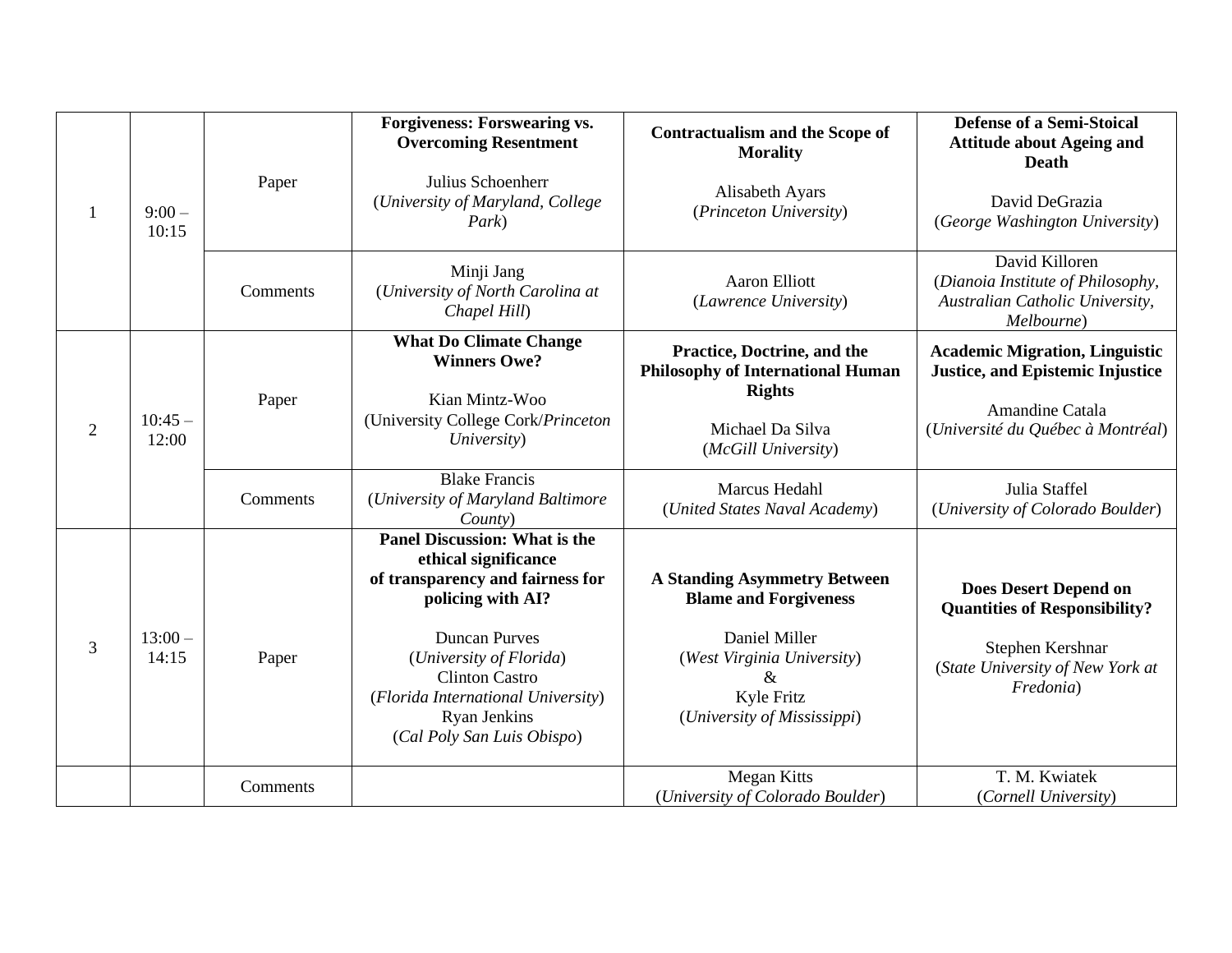| $\overline{4}$ | $14:45-$<br>16:00 | Paper    | <b>What We Owe to Decision</b><br><b>Subjects: Beyond Transparency</b><br>and Explanation in Automated<br><b>Decision-Making</b><br>John Basl<br>(Northeastern University)<br><b>Jeff Behrends</b><br>(Harvard University)<br>&<br>David Grant<br>(University of Texas at San Antonio) | The Red Cliffs Desert Reserve, Desert<br><b>Tortoises, and Ecological Zoos</b><br>Derek Halm<br>(University of Utah)           | Do Good Lives Make Good<br><b>Stories?</b><br>Amy Berg<br>(Oberlin College) |
|----------------|-------------------|----------|----------------------------------------------------------------------------------------------------------------------------------------------------------------------------------------------------------------------------------------------------------------------------------------|--------------------------------------------------------------------------------------------------------------------------------|-----------------------------------------------------------------------------|
|                |                   | Comments | Schuyler Sturm<br>(University of Florida)                                                                                                                                                                                                                                              | <b>Bob Fischer</b><br>(Texas State University)                                                                                 | Paige Massey<br>(University of Colorado Boulder)                            |
| 5              | $16:30-$<br>17:45 | Paper    | <b>Climate Justice, Feasibility</b><br><b>Constraints, and the Role of</b><br><b>Political Philosophy</b><br><b>Brian Berkey</b><br>(University of Pennsylvania)                                                                                                                       | <b>Aptness Isn't Enough: Why Anger is</b><br><b>Never Justified</b><br><b>Tyler Paytas</b><br>(Australian Catholic University) |                                                                             |
|                |                   | Comments | <b>Chetan Cetty</b><br>(University of Pennsylvania)                                                                                                                                                                                                                                    | Peter Zuk<br>(Baylor College of Medicine)                                                                                      |                                                                             |

**Social Room:** [The Kant Room](https://cuboulder.zoom.us/j/91481528338) (this is a space for people to virtually gather and socialize. There will be numerous breakout rooms for people to have smaller gatherings). There will be numerous breakout rooms for people to have smaller gatherings). The social room will be available for breaks between sessions and the evenings after sessions have ended for the day.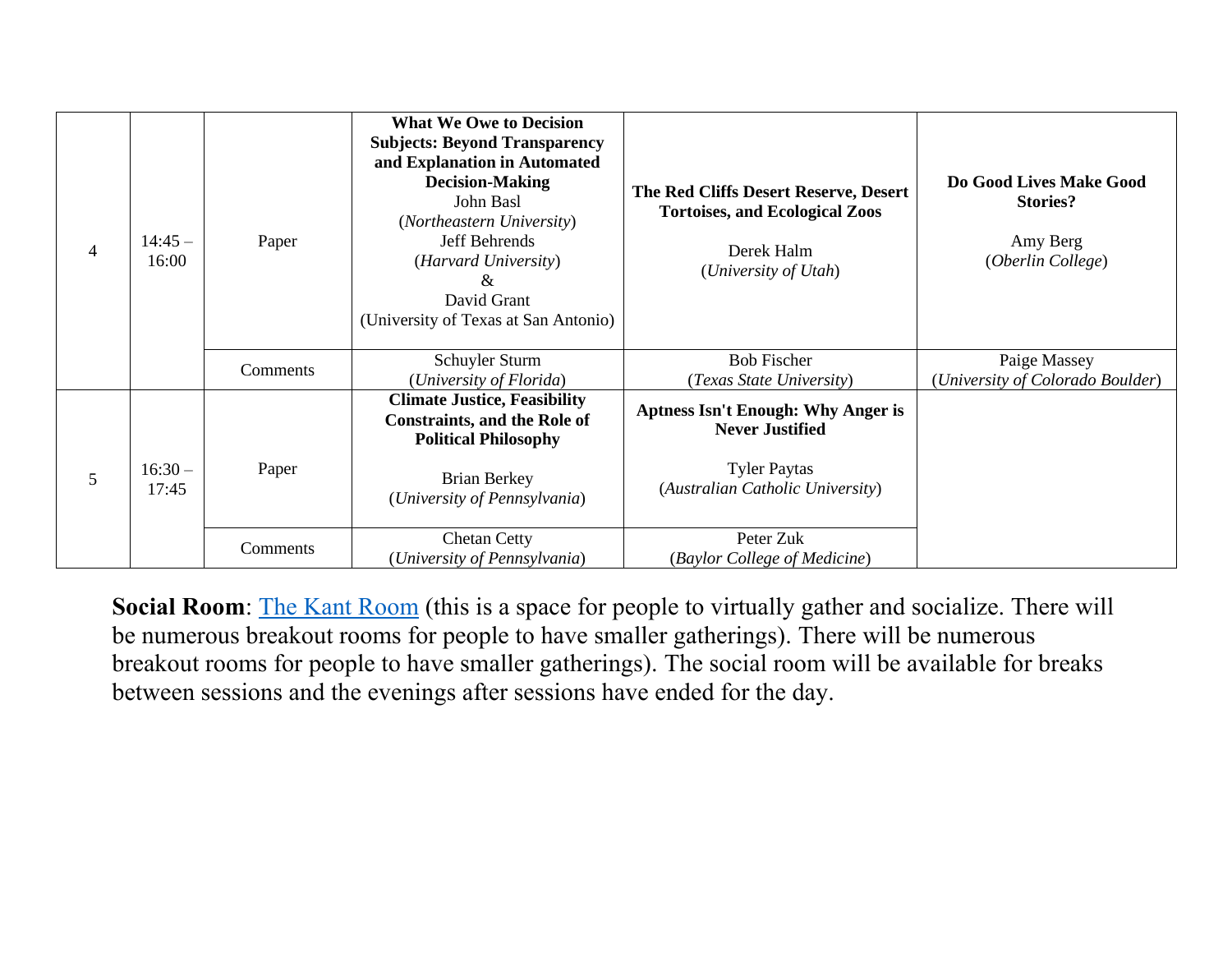# **Sunday 08/16**

| Session        | Time              |          | <b>Wollstonecraft Room</b>                                                          | <b>Bentham Room</b>                                                                                                                             | <b>Rawls Room</b> |
|----------------|-------------------|----------|-------------------------------------------------------------------------------------|-------------------------------------------------------------------------------------------------------------------------------------------------|-------------------|
|                |                   |          | <b>Annihilation Isn't Bad for You</b>                                               | Transparency, AI, and the Double-<br><b>Standard Argument: Chromatic</b><br><b>Transparency in Judgement and</b><br><b>Decision-Making</b>      |                   |
| $\mathbf{1}$   | $9:00-$<br>10:15  | Paper    | <b>Travis Timmerman</b><br>(Seton Hall University)                                  | Vojko Strahovnik<br>(University of Ljubljana)<br>Matjaž Potrč<br>(University of Ljubljana)<br>&<br>Jonas Miklavčič (University of<br>Ljubljana) |                   |
|                |                   | Comments | David Benatar<br>(University of Cape Town)                                          | <b>Kevin Scott</b><br>(University of Colorado Boulder)                                                                                          |                   |
| $\overline{2}$ | $10:45 -$         | Paper    | <b>Moral Extremism</b><br><b>Spencer Case</b><br>(Wuhan University)                 | <b>Sustainability Beyond Future</b><br><b>Needs</b><br>Kalle Grill                                                                              |                   |
|                | 12:00             |          | Mylan Engel                                                                         | (Umeå University)                                                                                                                               |                   |
|                |                   | Comments | (Northern Illinois University)                                                      | <b>Avram Hiller</b><br>(Portland State University)                                                                                              |                   |
| 3              | $13:00-$<br>14:15 | Paper    | The Non-Identity Problem,<br><b>Climate Change, and Collective</b><br><b>Action</b> | <b>What's Wrong with Racial Dog</b><br><b>Whistles?</b>                                                                                         |                   |
|                |                   |          | Pierce Randall                                                                      | Carlos Santana                                                                                                                                  |                   |